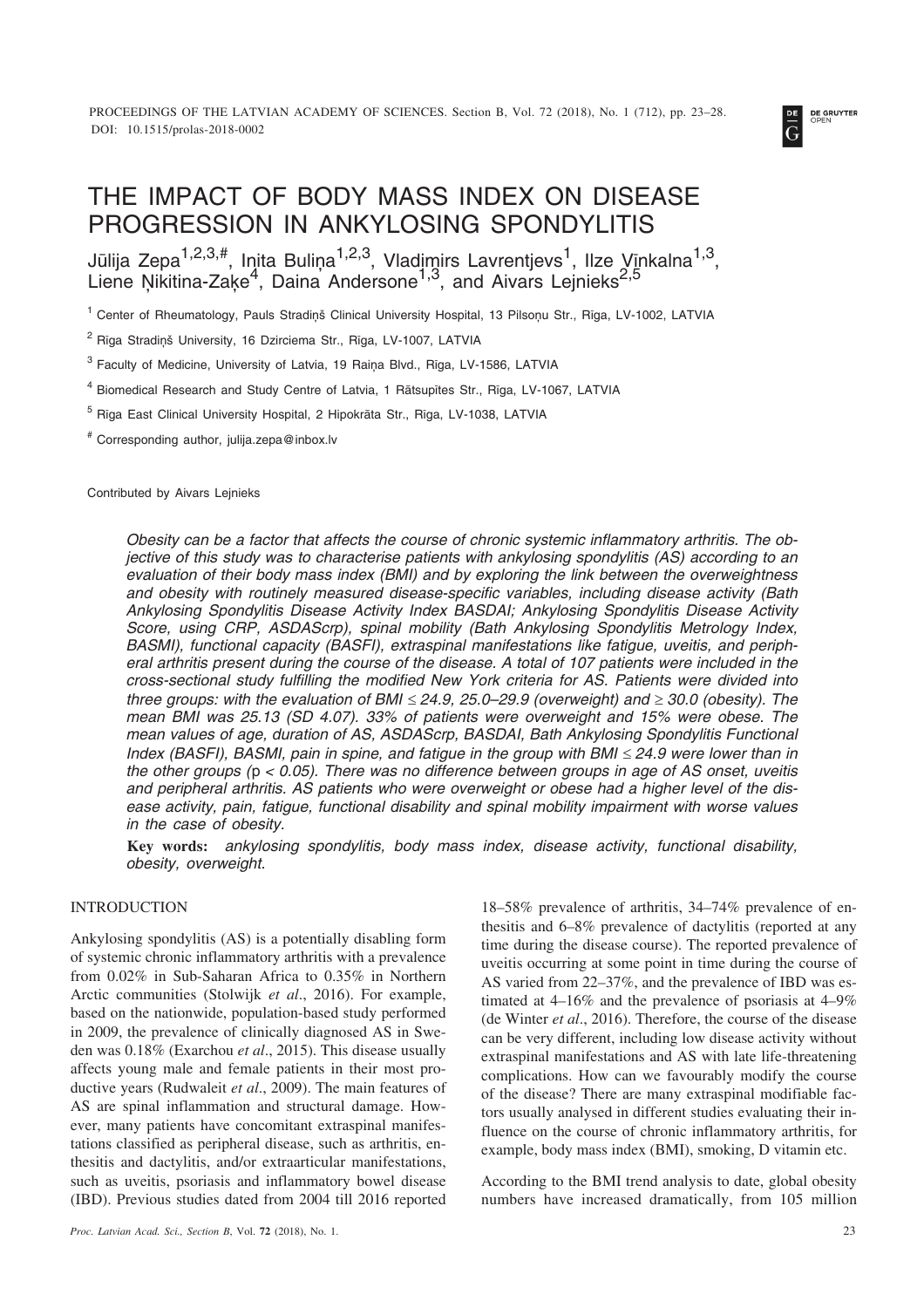adults in 1975 to 641 million in 2014. However, these statistics do not always include the population that is overweight. When the incidence of being overweight was included within obesity statistics, rates of excess weight have been shown to be dramatically greater. Indeed, the WHO reported that, as a group, the obese and overweight adult population is now approaching 40% of the world's population, with rates in the US now at ~66% (Maffetone *et al.*, 2017). The excess of adipose tissue in overweight and obese individuals (routinely expressed by BMI) may have immunodulating properties affecting the course of the disease (Gremese *et al*., 2014). An increase in adipose tissue, which is considered a dynamic endocrine organ, is associated with increased production of several proinflammatory cytokines (Vargas *et al*., 2016). To date no longitudinal study or case-control study has investigated the effect of BMI on the risk of AS development. However, analysis of some AS clinical trial data, particularly AS population characteristics, showed that BMI in AS patients is significantly higher in comparison to the healthy population (Zhang and Ding, 2016).

Taking into account the increasing number of obese patients, worldwide investigation of the consequence of excess fat and of fat mass on the course of AS is relevant. The role of fat tissue has not been widely investigated in AS, although some trial data is available evaluating the influence of BMI to the response to  $TNF\alpha$  inhibitors such as infliximab (Ottaviani *et al.*, 2012) and adalimumab (Rosas *et al.*, 2016). The data from these studies suggest that overweightness and obesity are associated with a lower rate of success in achieving response status in AS patients. These arguments prompted us to conduct a study evaluating the role of BMI in the course of the AS, combined with routinely used measurements.

The objective of this study was to characterise patients with AS according to an evaluation of their BMI, exploring the link between the overweightness and obesity with routinely measured disease-specific variables, including disease activity, spinal mobility, functional capacity, extraspinal manifestations of the disease as fatigue, uveitis and peripheral arthritis present during the course of the disease.

# MATERIALS AND METHODS

**Patients.** One hundred and seven patients were included in the cross-sectional study fulfilling the modified New York criteria for AS (van der Linden *et al*., 1984). The data presented here focus on patients with adult onset predominantly axial disease who were included in the study between October 2011 and February 2016 in the Centre of Rheumatology of Pauls Stradinš Clinical University Hospital (inpatient and outpatient department). The inclusion criteria were an age > 18 years during the onset of the symptoms and fulfilling the modified New York criteria for AS. The exclusion criteria were other chronic or autoimmune inflammatory arthritis (for example, rheumatoid arthritis), depression or other psychiatric diseases diagnosed and/or treated by

psychiatrists, moderate or severe cardiac, pulmonary, renal and/or hepatic insufficiency, acute or chronic infection, CNS disorders recorded in medical reports, drug and/or alcohol abuse. Ethical approval was obtained for this study from the local ethics committee at Pauls Stradiņš Clinical University Hospital. Written informed consent was obtained from all the patients in accordance with the principles of the Declaration of Helsinki.

Patients were classified according to their BMI into three groups: normal weight  $\leq 24.9$  kg/m<sup>2</sup>, overweight —  $25.0-29.9$  kg/m<sup>2</sup>, obesity was considered with BMI  $\geq 30$  $kg/m<sup>2</sup>$  (Anonymous, 2016). C-reactive protein (CRP) levels were collected, and elevated CRP was considered if  $\geq 5$ mg/L. Disease activity was measured by the Bath Ankylosing Spondylitis Disease Activity Index (BASDAI) (Garrett *et al*., 1994) and by the Ankylosing Spondylitis Disease Activity Score (ASDAS) (using CRP) (Machado *et al*., 2011). BASDAI consists of 6 patient-reported outcomes, and has an overall score from 0 to 10; evaluation 4 represents inactive disease. ASDAS was calculated using the specific formula, including evaluation of back pain (the second item of BASDAI), duration of morning stiffness (the sixth item of BASDAI), patient global, peripheral pain/swelling (the third item of BASDAI) and CRP.

The following variables were chosen for overall characteristics: age, duration of the disease, age of AS onset, duration of morning stiffness (the sixth item of BASDAI; in minutes), functional (BASFI; 0–10) (Calin *et al*., 1995), metrological (BASMI 3-point answer scale) (Jenkinson *et al*., 1994) indices, evaluation of enthesitis (the fourth item of BASDAI; 0-10), and uveitis and peripheral arthritis ever during the course of the disease documented in medical reports. Pain of the spine due to AS in the last week on average was evaluated using a NRS  $0-10$   $(0-10: 0$  — none; 10 — very severe) as well as patients' global well-being  $(0-10: 0$  — no effect of the disease;  $10$  — very severe impact). Fatigue was evaluated using the first item from BASDAI questionnaire: "How would you describe the overall level of fatigue/tiredness you have?" The answer was recorded using a  $0-10$  numerical rating scale (NRS)  $(0$ none and 10 — very severe).

**Statistical analysis.** Statistical analyses were performed using SPSS v.17.0. Results from categorical and dichotomous variables were expressed as frequencies and continuous variables as means and SDs.  $\chi^2$  tests were performed for the comparison of categorical data, and the Kruskal-Wallis test for the comparison of continuous variables, as appropriate. *P* values less than 0.05 were considered significant.

## RESULTS

The mean BMI was 25.13 (SD 4.07). In the study population of 106 AS patients, 33% were overweight and 15% were obese (one of the 107 AS patients lacked data for BMI calculation).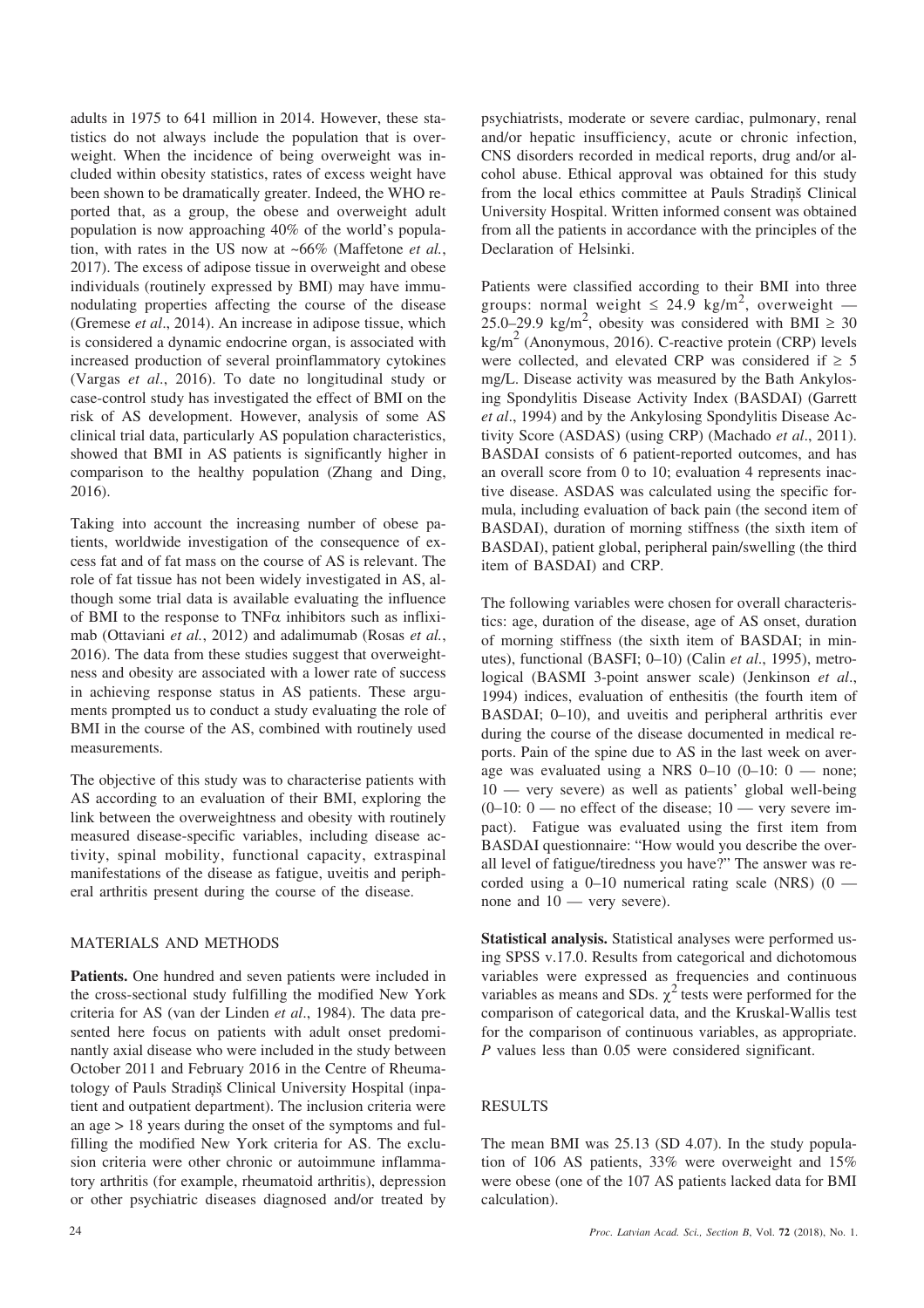Demographic and clinical data of the 107 (85% males) evaluated AS patients as well as data from the subgroups enrolled in the study are summarised in Table 1.

The mean values of age, disease duration, CRP, ASDAScrp, BASDAI, BASFI, BASMI in group 1 (BMI  $\leq$  24.9) were lower than the parameters in the groups of patients who were overweight (group 2) and obese (group 3). The evaluation of fatigue and pain in spine was worse in groups 2 and 3. These differences were statistically significant between the groups. There was no statistically significant difference between the groups on age of AS onset, global well-being, enthesitis evaluation and duration of morning stiffness.

55.1% of all patients had peripheral arthritis throughout the course of the disease. 35.5% of all patients had uveitis reported at any time during the course of the disease. There was no statistically significant difference between the groups in presence of peripheral arthritis (*p* = 0.769) or uveitis ( $p = 0.614$ ) during the course of the disease (Table 2).

## DISCUSSION

The study confirmed the significant prevalence of overweightness and obesity in patients with AS. Similar results were obtained, for example, from the Groningen Leewarden Axial SpA cohort analysis — of 461 patients with axial SpA, 37% were overweight and 22% were obese (Maas *et al*., 2016).

How can we characterise the AS patient who is overweight or obese? Based on our study, the typical patient is 42 years old and has suffered from disease manifestation for 15 years with high disease activity (supported also by elevated CRP level in blood), a high level of spine pain, significantly expressed functional disability and restrictions on spinal mobility accompanied by a marked expression of fatigue. Furthermore, AS patients with obesity have higher disease activity (ASDAScrp (*p* = 0.0060), BASDAI (*p* = 0.0088)), functional ( $p = 0.0002$ ) and spinal mobility ( $p = 0.0010$ ) impairment levels, fatigue ( $p = 0.0007$ ) and pain in spine ( $p =$ 0.0119) evaluation scores than AS patients who are overweight.

Are there any differences in comparison with an AS patient with normal BMI? The answer is "yes". Based on the obtained data, in cases with normal BMI, patients had the following profile: 36 years old patients suffering from disease expression for 10 years with lower (on average moderate) disease activity with some functional disability and restrictions on spinal mobility accompanied by a lower evaluation

Table 1

CHARACTERISTICS OF ANKYLOSING SPONDYLITIS PATIENTS (mean, SD)

| Variables                               | Whole<br>$(n = 107)$ | $BMI \leq 24.9$<br>Group 1<br>$(n = 55)$ | BMI 25.0-29.9<br>Group 2<br>$(n = 35)$ | $BMI \geq 30$<br>Group 3<br>$(n = 16)$ | $p^{\rm a}$ |
|-----------------------------------------|----------------------|------------------------------------------|----------------------------------------|----------------------------------------|-------------|
| Age (years)                             | 38.83 (9.69)         | 36.2(10.2)                               | 41.06(8.49)                            | 43.5 (7.87)                            | 0.0106      |
| Disease duration (years)                | 12.63(8.02)          | 10.38(7.79)                              | 13.86 (7.67)                           | 18.31 (6.23)                           | 0.0008      |
| Age of the onset of AS (years)          | 26.12 (7.02)         | 25.81 (6.79)                             | 27.31 (7.61)                           | 24.38 (6.58)                           | 0.3269      |
| $BASDAI (0-10)$                         | 4.44(2.25)           | 3.77(2.03)                               | 4.96(2.43)                             | 5.46(1.97)                             | 0.0088      |
| ASDAScrp                                | 2.79(1.32)           | 2.39(1.32)                               | 3.12(1.29)                             | 3.39(0.99)                             | 0.0060      |
| $CRP$ (mg/L)                            | 12.8 (18.08)         | 11.72(21.61)                             | 13.86 (13.93)                          | 14.19 (13.36)                          | 0.0104      |
| BASFI $(0-10)$                          | 3.41(2.68)           | 2.53(2.43)                               | 3.91(2.56)                             | 5.49(2.41)                             | 0.0002      |
| $BASMI(0-10)$                           | 3.45(2.63)           | 2.76(2.5)                                | 3.74(2.64)                             | 5.31(2.12)                             | 0.0010      |
| Duration of morning stiffness (minutes) | 51.03 (40.3)         | 45.55 (36.13)                            | 56.43 (48.2)                           | 57.5 (35.82)                           | 0.4528      |
| Evaluation of enthesitis $(0-10)$       | 3.73(3.21)           | 3.07(3.02)                               | 4.46(3.08)                             | 4.5(3.83)                              | 0.0692      |
| Pain in spine $(0-10)$                  | 5.39(2.94)           | 4.65(2.68)                               | 5.8(3.21)                              | 6.81(2.51)                             | 0.0119      |
| Global well-being $(0-10)$              | 4.88(2.28)           | 4.42(2.36)                               | 5.14(2.09)                             | 5.88(2.16)                             | 0.0561      |
| Fatigue $(0-10)$                        | 4.96(2.64)           | 4.18(2.52)                               | 5.23(2.79)                             | 6.88(1.36)                             | 0.0007      |

*p*<sup>a</sup> value according to Kruskal-Wallis test

Table 2

### DISTRIBUTION OF PERIPHERAL ARTHRITIS AND UVEITIS IN GROUPS ACCORDING TO BMI (NUMBER OF PATIENTS)

| Extraspinal<br>manifestations | BMI                                    |                                      |                                        |                    |             |
|-------------------------------|----------------------------------------|--------------------------------------|----------------------------------------|--------------------|-------------|
|                               | $BMI \leq 24.9$<br>Group 1<br>$n = 55$ | BMI 25.0-29.9<br>Group 2<br>$n = 35$ | $BMI \geq 30.0$<br>Group 3<br>$n = 16$ | Total<br>$n = 106$ |             |
| Peripheral arthritis          | 29<br>49.15%                           | 20<br>33.90%                         | 10<br>16.95%                           | 59<br>100.00%      | $p = 0.769$ |
| Uveitis                       | 21<br>55.26%                           | 13<br>34.21%                         | 4<br>10.53%                            | 38<br>100.00%      | $p = 0.614$ |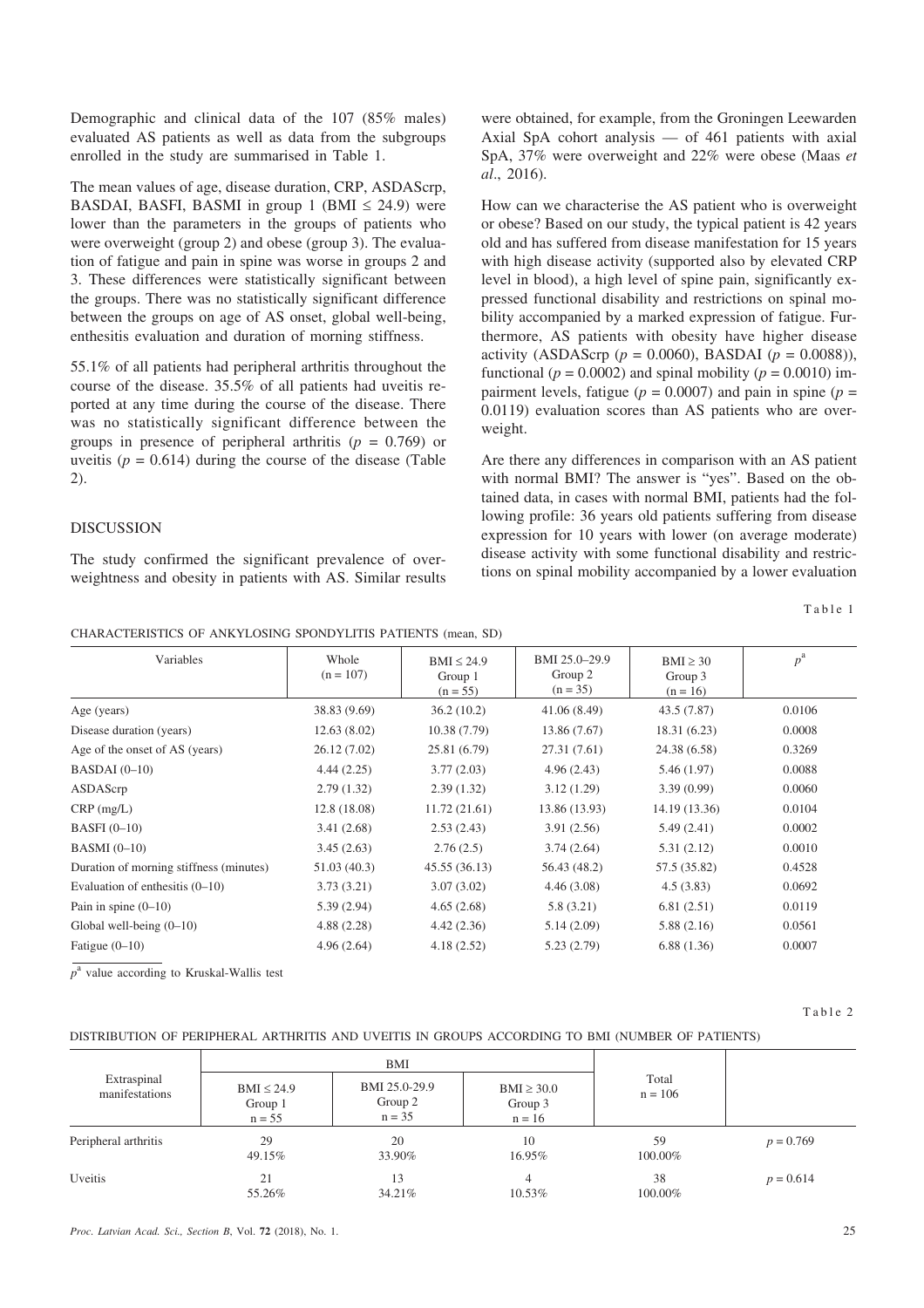of spine pain and fatigue in comparison with the groups with overweightness and obesity. The differences between the groups in peripheral arthritis ( $p = 0.769$ ) and uveitis ( $p =$ 0.614) during the course of the disease, age of AS onset (*p*  $= 0.3269$ ), duration of morning stiffness ( $p = 0.4528$ ), expression of enthesitis ( $p = 0.0692$ ) and global wellbeing ( $p = 0.0692$ ) = 0.0561) were not statistically significant.

The data clearly showed that patients who were overweight or obese had higher disease activity (ASDAScrp (*p* = 0.0060), BASDAI ( $p = 0.0088$ )) with more expressed functional and spinal mobility impairment evaluated accordingly as BASFI ( $p = 0.0002$ ) and BASMI ( $p = 0.0010$ ). Thus, BMI can be used as an objective indirect evaluation of the severity of systemic inflammation and/or the consequence of it expressed by functional disability and spinal mobility impairment. Reversible spinal inflammation causes irreversible structural damage leading to spinal mobility impairment and functional disability (Sieper *et al*., 2008). Interestingly, data obtained from the Korean College of Rheumatology BIOlogics registry revealed that increased BMI is significantly associated with the presence of syndesmophyte, but not with disease activity in axial spondyloarthritis (SpA) (Kim *et al*., 2017). Based on data from the SPACE cohort on possible impact of BMI to the ASDAS in axial SpA — ASDAS is not affected by BMI in axial SpA patients. The results from SPACE cohort showed that correlations between BMI and CRP or patient-reported outcomes (included in ASDAS) were generally weak (Vargas *et al*., 2016). In contrast, other authors concluded that BMI is associated with the level of disease activity and functional ability (Durcan *et al*., 2012; Maas *et al*., 2016). Additionally, based on data (Durcan *et al*., 2012) from a cohort of 46 AS patients, 67.5% were overweight or obese – they had a greater burden of symptoms, worse perceptions regarding the benefits of exercise, and enhanced awareness of their barriers to exercising, which raised particular concern for the disease as exercise plays a crucial role. Thus, the recommendation for AS patients to decrease the BMI to the appropriate level is relevant for achievement of remission.

One of the most frequently reported symptoms by patients with axial SpA is disease-related fatigue (Dernis-Labous *et al*., 2003). It is a significant component of chronic inflammatory disease defined as dysfunctional, long-lasting and persisting condition, despite adequate periods of rest and sleep (Davies *et al*., 2013). In our study, fatigue was evaluated by using NRS thus showing the intensity without a description of the duration, time of expression during the day, nor differentiation of physical and psychological input in the evaluation of fatigue. The mean evaluation of fatigue in our patients was high enough, with higher evaluation in the group with obesity ( $p = 0.0007$ ), thus emphasizing the impact of extraspinal manifestations to the course of the disease. In contrast, not all studies showed a link between fatigue and BMI. For example, in a previous study (Alkan *et al*., 2015) on the Multidimensional Assessment of Fatigue (MAF) for patients with AS, a correlation with BMI was not observed. There was a statistically significant difference between the groups on back pain evaluation ( $p =$ 0.0119) — patients with overweight and obesity had higher scores for back pain level. Thus, an approach to reduce the negative impact of the disease and on the quality of life should be focused on, as well as to reduce the high BMI.

Our data on peripheral arthritis and uveitis is consistent with the published data of meta-analysis on extraspinal manifestations in AS (de Winter *et al*., 2016): 18–58% prevalence of arthritis and 22–37% of uveitis (all reported at any time during the disease). To our knowledge this is the first study ever reported that analysed the link between BMI and uveitis or peripheral arthritis in the course of AS. The impact of the presence of uveitis during the course of AS still remains a challenge. There is data showing that a history of iritis is independently associated with a worse radiological outcome in AS (Doran *et al*., 2003). Previous results (Heuft-Dorenbosch *et al*., 2004) showed that AS patients with peripheral arthritis had higher BASDAI than AS patients without extraspinal articular manifestation. This can be explained by two factors: higher evaluation of the BASDAI question on peripheral pain as well as higher values answering other questions regarding fatigue, morning stiffness, spinal pain, and enthesopathy. Thus, peripheral manisfestations contribute to higher disease activity, possibly due to a more extensive inflammation. Interestingly, data from the observation study of the Korean Spondyloarthropathy Registry concluded that the presence of peripheral arthritis delays spinal radiographic progression in AS (Kim *et al.,* 2014). Thus, the clinical and radiological impact of peripheral arthritis as well as the link between inflammation and structural damage in patients with axial SpA, particularly AS, still remains a challenge. Our study showed no reliable impact of the history of uveitis and peripheral arthritis on BMI expression (accordingly,  $p = 0.614$  and  $p = 0.769$ ). Therefore, it can be considered that extraspinal manifestations such as uveitis and peripheral arthritis are more connected with other cytokine pathways than overweight/obesity.

# **CONCLUSION**

AS patients who were overweight and obese had a higher level of disease activity, pain level, fatigue score, functional disability and spinal mobility impairment with higher values in the case of obesity. The results of this study suggest that the BMI can be used as one of the indirect objective clinical signs, which shows the expression of systemic inflammation and induced impairment of mobility in the course of the disease independent on the age of AS onset and predict the response to the treatment.

The authors have declared no conflict of interest.

# *ACKNOWLEDGMENTS*

*We thank Irena Rogovska for guiding the statistical analysis and reading a version of the manuscript and providing feedback.*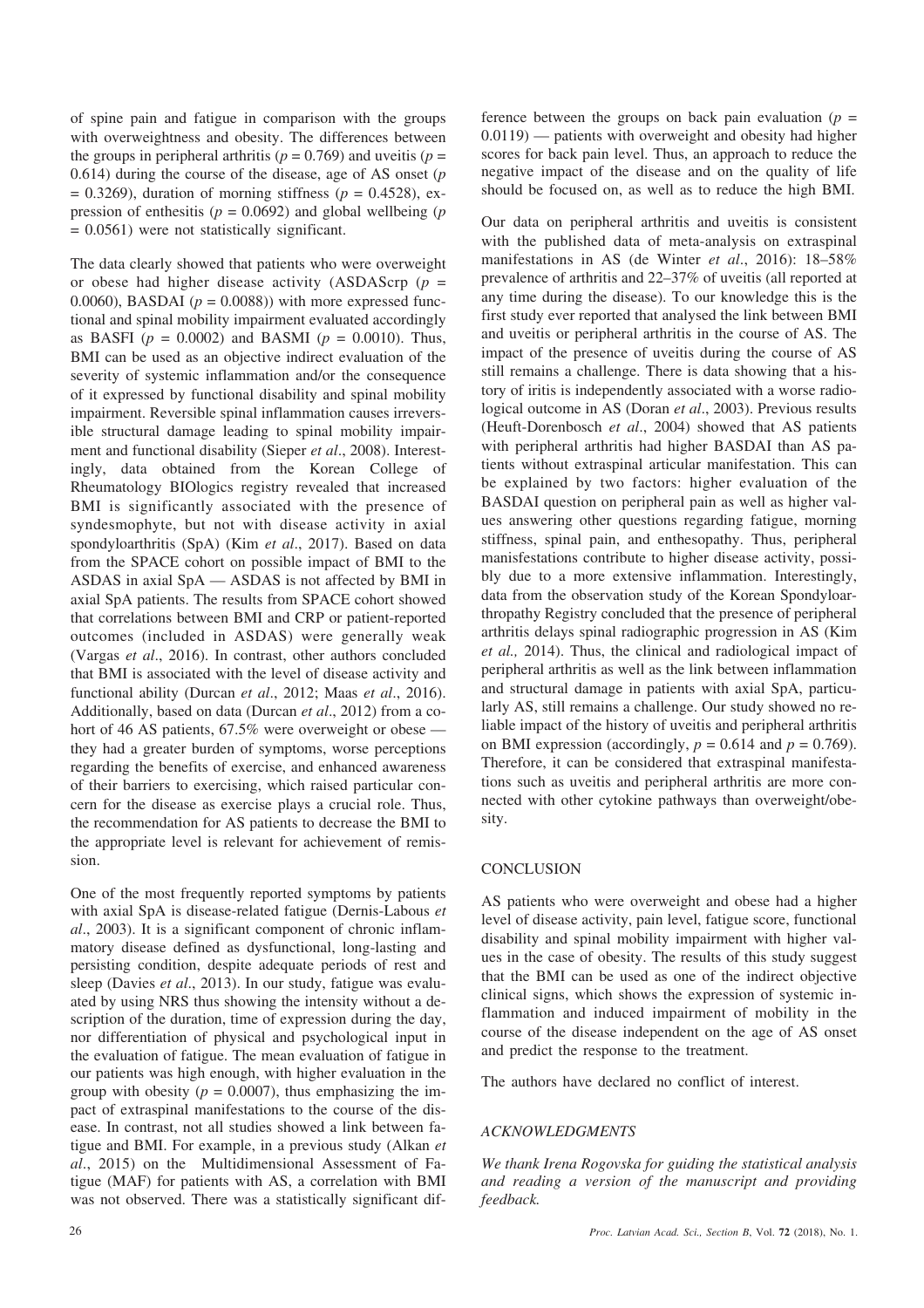*We also thank the following rheumatologists for the inclusion of their patients: Evita Sikora, Sarmîte Âbelîte, Janis Arâjs, and Ineta Balcune*.

**REFERENCES** 

- Alkan, B. M., Fidan, F., Erten, S., Aksekili, H., Alemdar, A., Eroglu, E., Ardicoglu, O., Tosun, A. (2013). Fatigue and correlation with disease-specific variables, spinal mobility measures, and health-related quality of life in ankylosing spondylitis. *Mod. Rheumatol*., **23** (6), 1101–1107.
- Calin, A., Jones, S. D., Garrett, S. L., Kennedy, L. G. (1995). Bath Ankylosing Spondylitis Functional Index. *Brit. J. Rheumatol.,* **34**, 793–794.
- Davies, H., Brophy, S., Dennis, M., Cooksey, R., Irvine, E., Siebert, S. (2013). Patient perspectives of managing fatigue in Ankylosing Spondylitis, and views on potential interventions: A qualitative study. *BMC Musculoskel. Disord.,* **14**, 163.
- Dernis-Labous, E., Messow, M., Dougados, M. (2003). Assessment of fatigue in the management of patients with ankylosing spondylitis. *Rheumatology,* **42**, 1523–1528.
- de Winter, J. J., van Mens, L. J., van der Heijde, D., Landewe, R., Baeten, D. L. (2016). Prevalence of peripheral and extra-articular disease in ankylosing spondylitis versus non-radiographic axial spondyloarthritis: A meta-analysis. *Arthritis Res. Ther.,* **18**, 196.
- Doran, M. F., Brophy, S., MacKay, K., Taylor, G., Calin, A. (2003). Predictors of long-term outcome in ankylosing spondylitis. *J. Rheumatol.,* **30**, 316–320.
- Durcan, L., Wilson, F., Conway, R., Cunnane, G., O'Shea, F.D. (2012). Increase body mass index in ankylosing spondylitis is associated with greater burden of symptoms and poor perceptions of the benefits of exercise. *J. Rheumatol.,* **39** (12), 2310–2314.
- Exarchou, S., Lindstrom, U., Askling, J., Eriksson, J. K., Forsblad-d'Elia, H., Neovius, M., Turesson, C., Kristensen, L. E., Jacobsson, L. T. H. (2015). The prevalence of clinically diagnosed ankylosing spondylitis and its clinical manifestations: A nationwide register study. *Arthritis Res. Ther.,* **17**, 118.
- Garrett, S., Jenkinson, T., Kennedy, L. G., Whitelock, H., Gaisford, P., Calin, A. (1994). A new approach to defining disease status in ankylosing spondylitis: The Bath Ankylosing Spondylitis Disease Activity Index. *J. Rheumatol.,* **21**, 2286–2291.
- Gremese, E., Bernardi, S., Bonazza, S., Nowik, M., Peluso, G., Massara, A., Tolusso, B., Messuti, L., Miceli, M., C., Zoli, A., Trotta, F., Govoni, M., Ferraccioli, G. (2014). Body weight, gender and response to TNF-a blockers in axial spondyloarthritis. *Rheumatology,* **53**, 875–881.
- Heuft-Dorenbosch, L., van Tubergen, A., Spoorenberg, A., Landewe, R., Dougados, M., Mielants, H., van der Tempel, H., van der Heijde, D. (2004). The influence of peripheral arthritis on disease activity in ankylosing spondylitis patients as measured with the Bath Ankylosing Spondylitis Disease Activity Index. *Arthritis Rheum.,* **51**, 154–159.
- Jenkinson, T. R., Mallorie, P. A., Whitelock, H. C., Kennedy, L. G., Garrett, S. L., Calin, A. (1994). Defining spinal mobility in ankylosing spondylitis (AS). The Bath AS Metrology Index. *J. Rheumatol.,* **21**, 1694–1698.

Received 2 March 2017 Accepted in the final form 19 July 2017

- Kim, S. K., Choe, J. Y., Lee, S. S., Shin, K. (2017). Body mass index is related with the presence of syndesmophyte in axial spondyloarthritis: Data from the Korean College of Rheumatology BIOlogics (KOBIO) registry. *Mod. Rheumatol.,* **13**, 1–7.
- Kim, T. J., Lee, S., Joo, K. B., Park, D. J., Park, Y. W., Lee, S. S., Kim, T. H. (2014). The presence of peripheral arthritis delays spinal radiographic progression in ankylosing spondylitis: Observation Study of the Korean Spondyloarthropathy Registry. *Rheumatology,* **53**, 1404–1408.
- Maas, P., Arends, S., van der Veer, E., Wink, F., Efde, M., Bootsma, H., Brouwer, E., Spoorenberg, A. (2016). Obesity is common in axial spondyloarthritis and is associated with poor clinical outcome. *J. Rheumatol.,* **43** (2), 383–387.
- Machado, P., Landewé, R., Lie, E., Kvien, T. K., Braun, J., Baker, D., van der Heijde, D. (2011). Ankylosing Spondylitis Disease Activity Score (ASDAS): Defining cut-off values for disease activity states and improvement scores. *Ann. Rheum. Dis.,* **70**, 47–53.
- Maffetone, P. B., Rivera-Dominguez, I., Laursen, P. B. (2017). Overfat and underfat: new terms and definitions long overdue. *Front. Public Health,* **4**, 279.
- Ottaviani, S., Allanore, Y., Tubach, F., Forien, M., Gardette, A., Pasquet, B., Palazzo, E., Meunier, M., Hayem, G., Job-Deslandre, C., Kahan, A., Meyer, O., Dieude, P. (2012). Body mass index influences the response to infliximab in ankylosing spondylits. *Arthritis Res.Ther.,* **14**, R115.
- Rosas, J., Linares-Tello, F., Senabre-Callego, J. M., Barber-Valles, X., Santos-Soler, G., Salas-Heredia, E., Pons Bas, A., Cano Perez, C., Garcia-Carrasco, M. (2017). Obesity decreases clinical efficacy and levels of adalimumab in patients with ankylosing spondylitis. *Clin. Exp. Rheumatol.,* **35** (1), 145–148.
- Rudwaleit, M., Haibel, H., Baraliakos, X., Listing, J., Märker-Hermann, E., Zeidler, H., Braun, J., Sieper, J. (2009). The early disease stage in axial spondyloarthritis: Results from the German Spondyloarthritis Inception Cohort. *Arthritis Rheum.,* **60**, 717–727.
- Sieper, J., Appel, H., Braun, J., Rudwaleit, M. (2008). Critical Appraisal of Assessment of Structural Damage in Ankylosing Spondylitis. *Arthritis Rheum.,* **58**, 649–656.
- Stolwijk, C., van Onna, M., Boonen, A., van Tubergen, A. (2016). Global prevalence of spondyloarthritis: A systematic review and meta-regression analysis. *Arthritis Care Res.,* **68** (9), 1320–1331.
- van der Linden, S., Valkneburg, H. A., Cats, A. (1984) Evaluation of diagnostic criteria for ankylosing spondylitis. A proposal for modification of the New York criteria. *Arthritis Rheum.,* **27**, 361–368.
- Vargas, R. R., van den Berg, R., van Lunteren, M., Ez-Zaitouni, Z., Bakker, P. A. C., Dagfinrud, H., Ramonda, R., Landewe, R., Molenaar, E., van Gaalen, F. A., van der Heijde, D. (2016). Does body mass index (BMI) influence the Ankylosing Spondylitis Disease Activity Score in axial spondyloarthritis? Data from the SPACE cohort. *RMD Open,* **2**, e000283.
- World Health Organization. Obesity and overweight. Available from: http://www.who.int/mediacentre/factsheets/fs311/en/ (accessed 12 February 2017).
- Zhang, X., Ding, W. (2016). Association of genetic variants in pentraxin 3 gene with ankylosing spondylitis. *Med. Sci. Monit.*, **22**, 2911–2916.